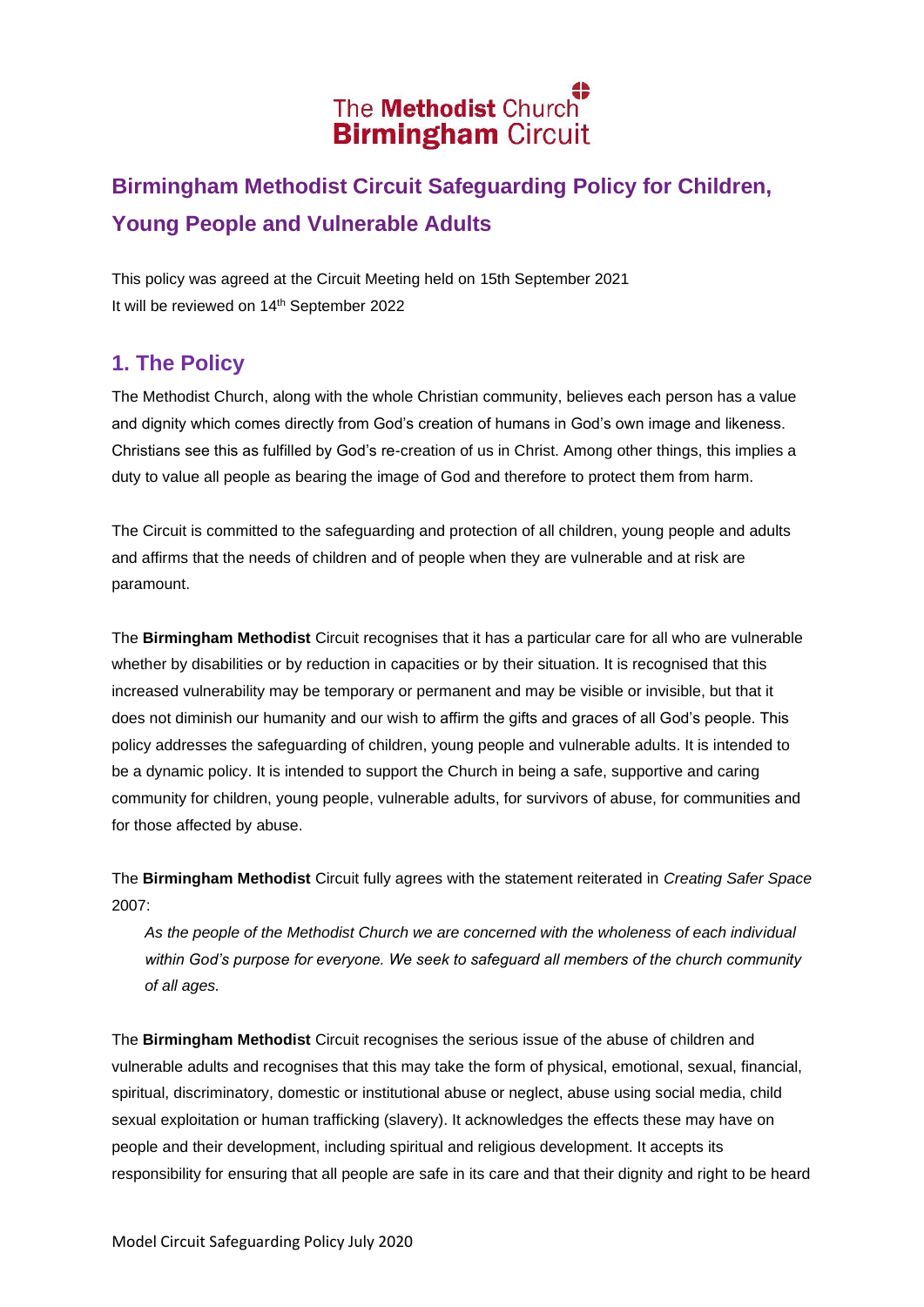is maintained. It accepts its responsibility to support, listen to and work for healing with survivors, offenders, communities and those who care about them. It takes seriously the issues of promotion of welfare so that each of us can reach our full potential in God's grace.

The **Birmingham Methodist** Circuit commits itself to:

- 1. **RESPOND** without delay to any allegation or cause for concern that a child or vulnerable adult may have been harmed, whether in the Church or in another context. It commits itself to challenge the abuse of power of anyone in a position of trust. It commits itself to providing informed pastoral care to those in need, including the supervision of those who have committed criminal offences.
- 2. **IMPLEMENT** the Methodist Church Safeguarding Policy, Procedures and Guidance, government legislation and guidance to achieve safe practice in the circuit and in the churches.
- 3. The **PROVISION** of support, advice and training for lay and ordained people that will ensure people are clear and confident about their roles and responsibilities in safeguarding and promoting the welfare of children and adults who may be vulnerable.
- 4. **AFFIRM** and give thanks for the work of those who are workers with children and vulnerable adults and acknowledge the shared responsibility of us all for safeguarding children, young people and vulnerable adults on our premises.

## **2. Purpose**

The purpose of this safeguarding policy is to ensure that procedures are in place and people are clear about roles and responsibilities for children and vulnerable adults in our care and using our premises. It is to be read in conjunction with the *Methodist Church Safeguarding Policy, Procedures and Guidance* (2020). The full implementation of these policies should ensure that**:**

- The Church (and all associated activities) is a safer place for everyone.
- Communities we serve have confidence that children and vulnerable adults are as safe as possible and that their wellbeing is enhanced in the life of the Church.
- People in the church are alert to unsafe practices and are able to challenge them.
- Office holders are safely recruited, trained for their roles and are accountable for their activities.
- People who have experienced abuse are accepted, empowered and supported in maintaining control over their lives and making informed choices without coercion.
- People who abuse are held accountable to the law and the risk they pose is managed while they are supported and challenged to address their motivations and behaviour.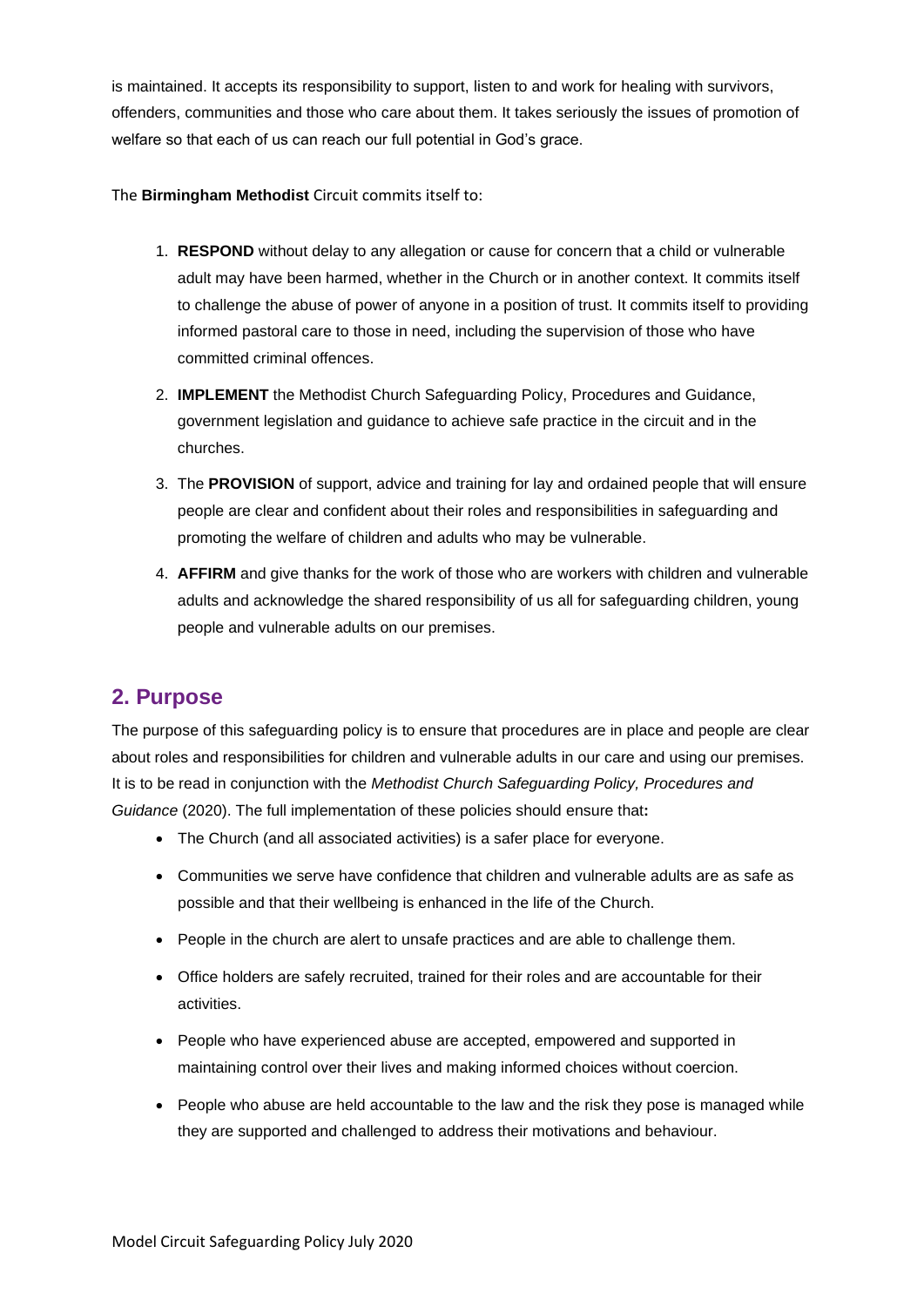## **3. Roles and Responsibilities**

#### 3.1. Circuit Meeting

It is the responsibility of each Circuit Meeting to appoint a Circuit Safeguarding Officer and there should be no gaps in this crucial provision. It is not appropriate for a minister in pastoral charge or circuit superintendent to fill any gap, because of the potential conflict of roles but an individual safeguarding officer may cover the role in more than one location. The role will usually be undertaken on a voluntary basis, although expenses should be met. Ultimate responsibility for safeguarding within the circuit lies with the Circuit Meeting. The circuit safeguarding officer should be a member of the Circuit Meeting or have the right to attend at least annually to report on implementation of the safeguarding policy. Where an individual holds the role in more than one location, they must be able to cover the activities identified in the relevant role outline and be facilitated to attend meetings to report on safeguarding in each location.

The **Birmingham Methodist** Circuit appoints the following Circuit Safeguarding Team for Adults and Children:

Convenor, Jenny Fisher Circuit Safeguarding Officer Purple Team - Vacancy Circuit Safeguarding Officer Red Team – Sue Gaughan Circuit Safeguarding Officer Blue Team – Jill James Circuit Safeguarding Officer Green Team – Jenni Kitson

The circuit meeting holds the following responsibilities, which may be delegated to the Circuit Safeguarding Officer, if appropriate:

- 1. Support and advice to the circuit superintendent and the circuit stewards regarding safeguarding matters.
- 2. With the support of the circuit superintendent, prompt recording and reporting of any safeguarding concerns of which they are made aware. This will include appropriate referral to statutory agencies and DSOs, as required by Methodist Church Safeguarding Policy, Procedures and Guidance.
- 3. Making appropriate arrangements for the secure storage, retention and appropriate sharing of safeguarding information held by the circuit.
- 4. Promoting the safety and well-being of all children and vulnerable adults within the circuit.
- 5. Presenting a report to each circuit meeting about safeguarding events (noting the need for confidentiality regarding specific cases) and reminding relevant parties (where necessary) that safeguarding should be a standing item on the Circuit Meeting agenda
- 6. Receiving and reviewing church risk assessments and training schedules for each church in the circuit and sharing with the circuit meeting annually.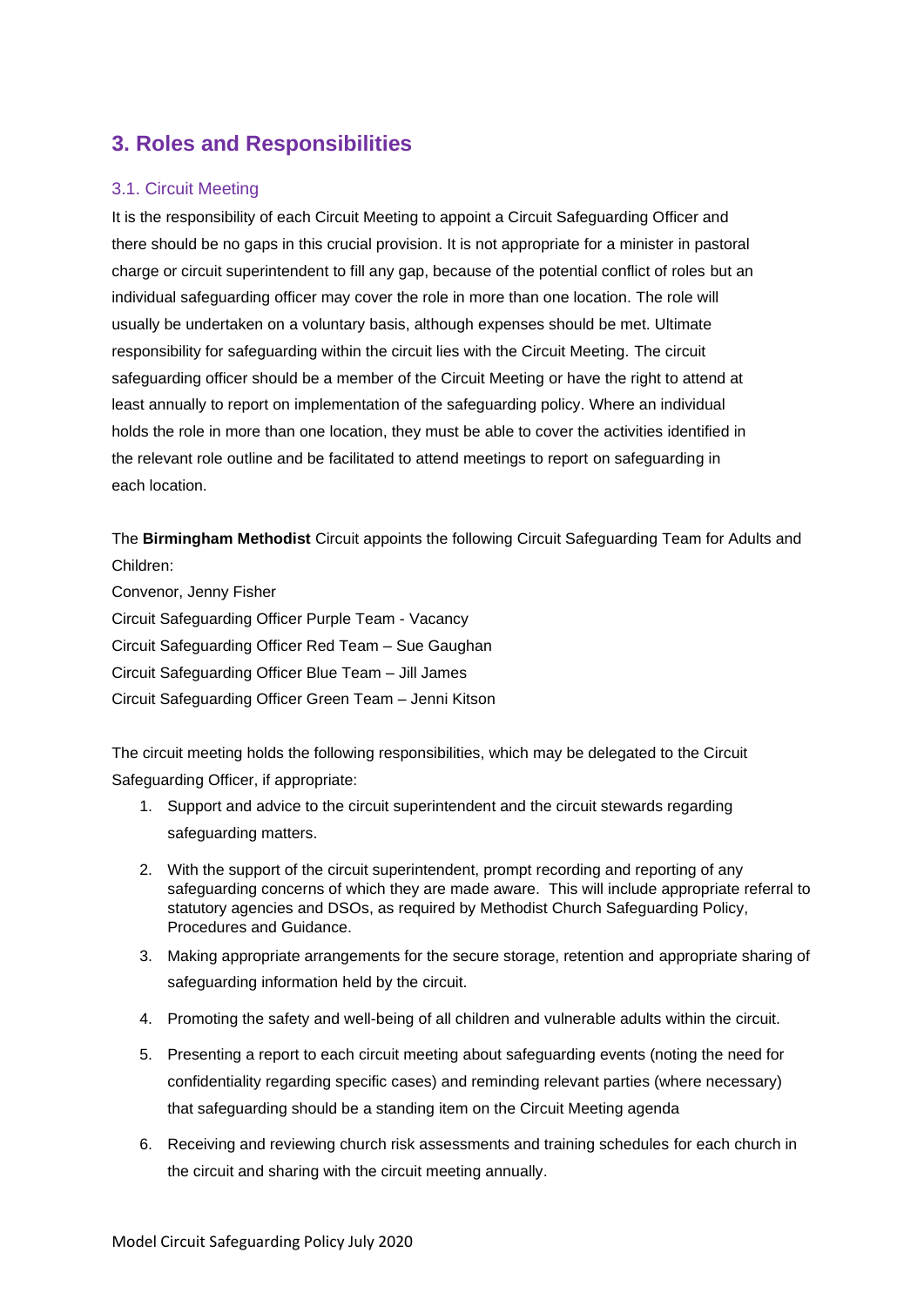- 7. Attending the circuit staff meeting as necessary to discuss concerns brought to their attention.
- 8. Liaising with individual church safeguarding officers to offer guidance and check they are complying with Methodist Church Safeguarding Policies, Procedures and Guidance. This should include at least one annual meeting.
- 9. Working with the superintendent minister, ministers and the DSO regarding safeguarding concerns.
- 10. Attending and active participation at safeguarding training, district safeguarding events and meetings.
- 11. Work with local ecumenical partners and their safeguarding representatives.
- 12. Reviewing safeguarding policies for each church in the circuit prior to presentation to the Circuit Meeting*.*
- 13. Supporting the circuit superintendent with the annual review of the circuit safeguarding policy and sending a copy to the DSO.
- 14. Maintaining of a record of all people within the circuit who have received Foundation Module, Foundation Refresher Module (prior to 2020), together with dates of attendance
- 15. Ensuring that training is offered to those working with children and vulnerable adults, holding an office of responsibility, or are in other applicable roles as defined in Appendix III of the Methodist Church Safeguarding Policy, Procedures and Guidance.
- 16. Overseeing timely delivery of appropriate training, in liaison with the Church Safeguarding Officers and accredited Circuit Trainers
- 17. Advising all churches in the circuit of the requirement to adopt a safer recruitment policy and to carry out required procedures when appointing staff or volunteers
- 18. DBS verification on behalf of the circuit.
- 19. Retaining records of names of those at circuit level who have DBS checks.
- 20. Providing reminders to church safeguarding officers about the need to apply or reapply for checks in accordance with the Methodist Church policy (for updates, the period is currently every five years).
- 21. Assisting the DSO with setting up Monitoring and Support Groups for those subject to safeguarding contracts and reminding the chairs of groups when reviews are due.
- 22. Maintaining a directory of useful names and contact details.

Where a circuit safeguarding officer carries out the above activities, there is a requirement for supervisory oversight, which will be arranged by the superintendent minister and carried out by them or a nominated substitute. Records of oversight meetings will be signed and agreed. Supervision will include consideration of wellbeing and discussions of the areas of activity included within the role on a regular basis.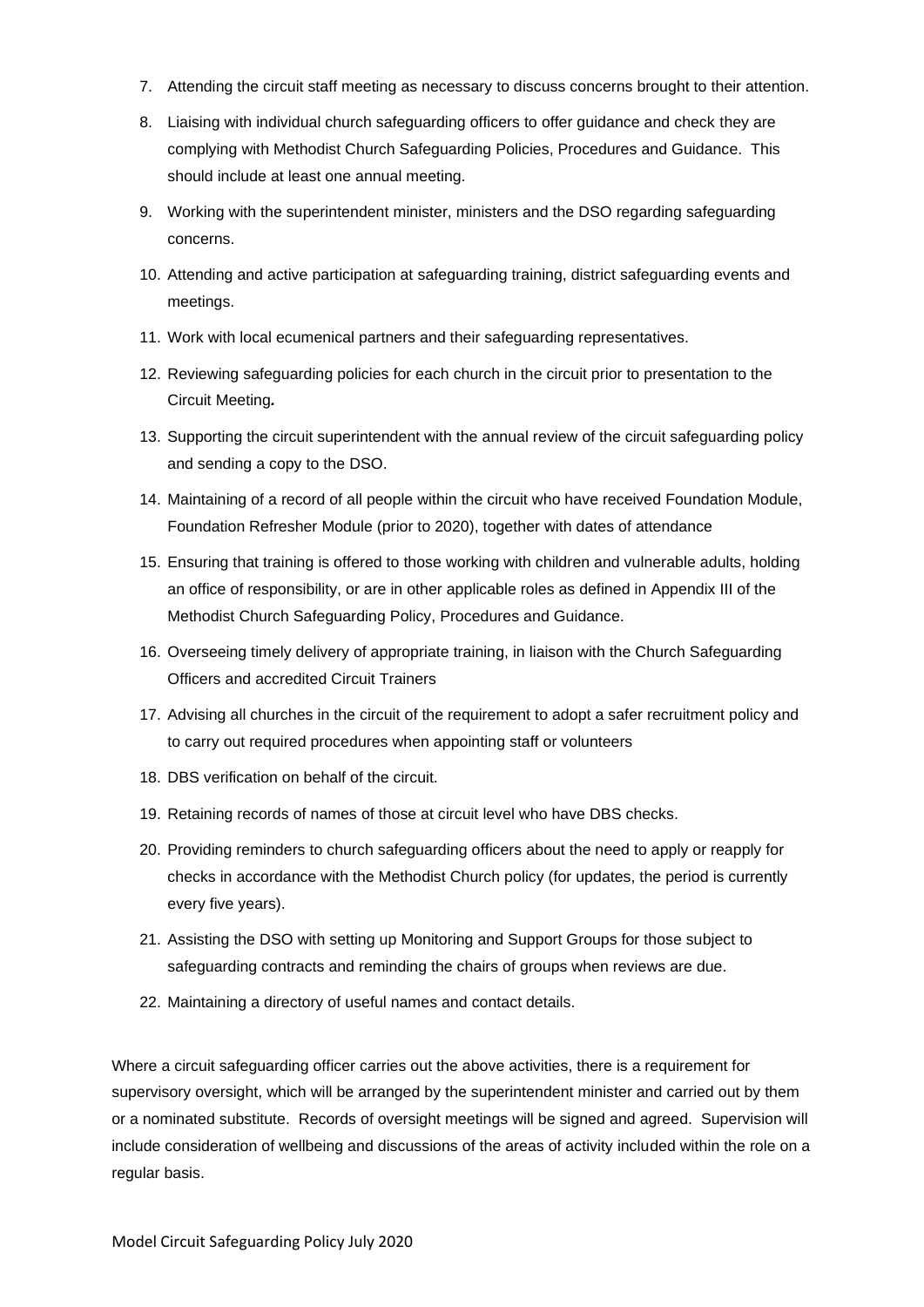#### 3.2. Superintendent Minister

- 1. Ensure that all churches have appropriate and up-to-date safeguarding policies in place.
- 2. Support those in pastoral charge in exercising responsibility for the implementation of safeguarding policy and practice.
- 3. Ensure the provision of pastoral support for those involved in issues of abuse and in the management of those who present a safeguarding risk.
- 4. Ensure that training opportunities are in place for all workers with children, vulnerable adults, for staff of the circuit and for members of the local churches in the circuit, in accordance with Appendix III of the Methodist Church Safeguarding Policy, Procedures and Guidance.
- 5. Ensure that the Circuit Meeting appoints a circuit safeguarding officer/s and that the details of each person are passed to the district office.
- 6. Ensure that the Circuit Meeting reviews this policy annually.
- 7. Support the circuit safeguarding officer (Adults) and the circuit safeguarding officer (Children) in their work, providing access to resources to enable them to fulfil their functions.

#### Circuit stewards

The circuit stewards must ensure that agreed procedures are in place for circuit and ecumenical events that involve children or vulnerable adults.

#### Procedures for circuit events involving children, young people or vulnerable adults

It is essential that circuit events that involve children or vulnerable adults do not slip through the net because they are not owned by one church. Circuit events must be notified to the DSO prior to final agreement with the event organiser to ensure that all permissions, risk assessments and good practice guidelines are in place.

#### Responsibility for those planning and leading the event

All those involved in leading and running the event must be aware of the procedure.

The event should have been planned effectively and attention given to the following issues:

- 1. Risk assessment and suitability of the activity and the premises
- 2. The appointment of a team to take charge of the event, including safeguarding and first aid personnel (particular health or ability needs should be taken into account)
- 3. Numbers of children, young people or vulnerable adults involved
- 4. Transportation following good practice guidelines.

This information is to be sent to the DSO for approval PRIOR to the event being agreed.